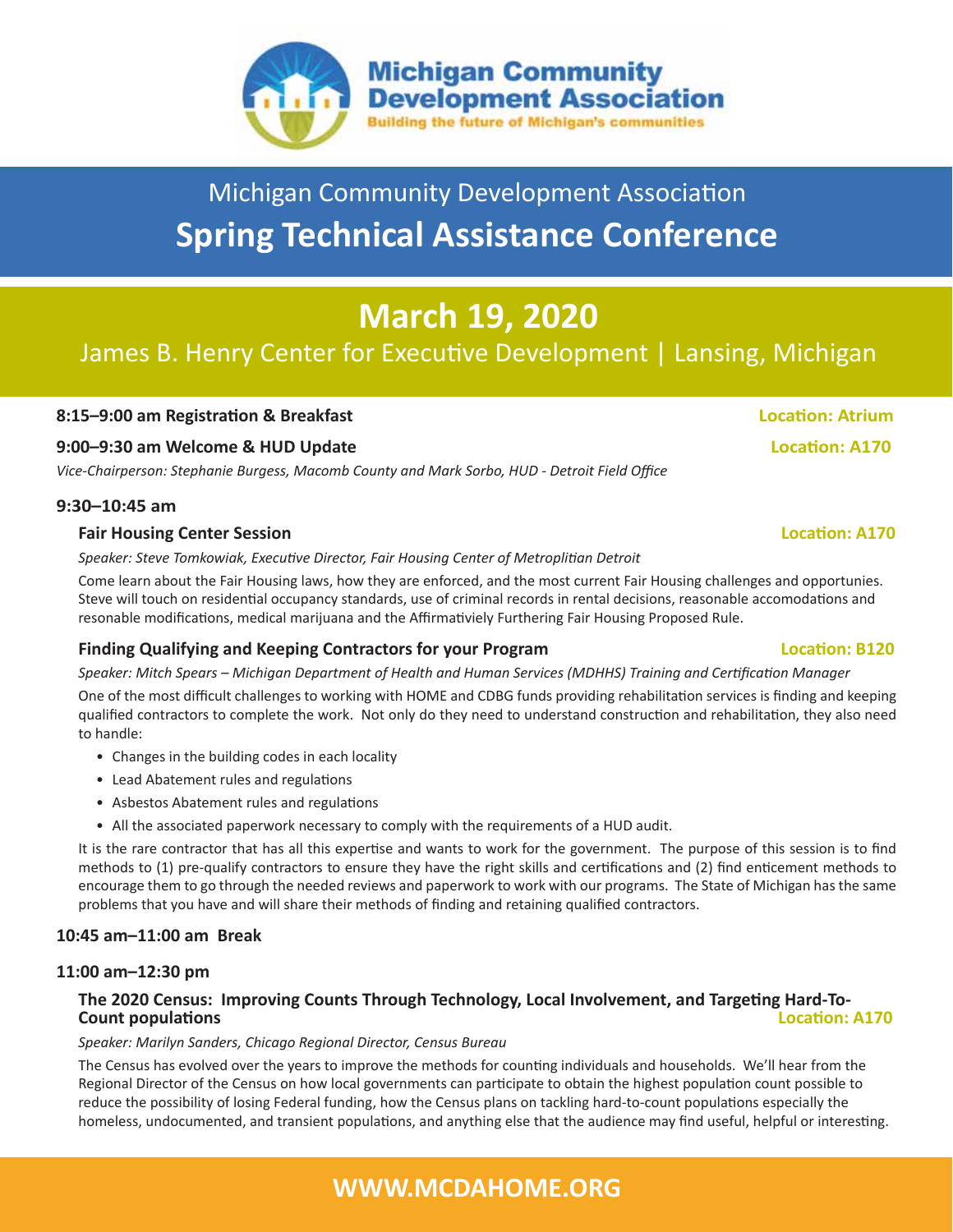## **WWW.MCDAHOME.ORG**

#### **Getting Comfortable with Heating and Cooling. Changes in technology to consider for your Program**

#### *Speaker: Don Kieper, Kieper Mechanical* **Location: B120**

Heating systems provide their own set of challenges. Mr. Keiper will talk about considerations when it is time to change out tired heating and cooling systems including: proper sizing, efficiency ratings vs. cost, environmental concerns, heat pumps, changes in technology, etc. Bring you questions and issues to the session to become a more effective and knowledgeable rehab specialist in the heating and cooling arena!

#### **12:30–12:45 pm Break**

#### **12:45–1:45 pm Lunch – Business Meeting & Keynote Address Location: Heritage Room**

### **What's new with CEDAM? Strategic plan and priorities**

#### *Speaker: Luke Forrest, Executive Director, CEDAM*

Luke Forrest, CEDAM's newest executive director, knows he has big shoes to fill. He succeeded Jamie Schriner in April 2019 as the latest in a distinguished line of leaders of the organization. To raise the stakes even further, he's been asked to work with CEDAM staff and board members to reassess the organization's strategic plan and policy priorities. He'll join MCDA to share those priorities and some insights from the landscape in Lansing.

#### **1:45–2:00 pm Break**

#### **2:00–3:30 pm**

#### **Real Estate Transactions and Environmental Due Diligence; What You Need Know About NEPA, Phase I's, & Phase II's as well as Current Hot Topics**

#### *Speaker: Rick Welsh, Director, and Ashleigh Czapek, Architectural Historian, ASTI Environmental*

Environmental due diligence has changed over the past several years. During real estate transactions, buyers have become more knowledgeable and are approaching environmental due diligence as a business risk management decision. This information can help you understand the financial impact of environmental issues on a real estate deal and also potentially create unique business opportunities. This program will help answer the following questions:

- What is a Phase I Environmental Site Assessment (ESA) Desk Top Study?
- Why and when should an asbestos / lead paint / mold / radon inspection be completed?
- What is Phase II Sampling?
- How does the Michigan Baseline Environmental Assessment (BEA) give statutory liability protection for preexisting environmental impacts?
- Why do you still have Due Care obligations?
- What is NEPA, how does a CEST or EA differ from other environmental assessments?
- Current Hot Topics: Volatilization to Indoor Air, PFAS.

### **Accessibility issues when renovation for occupants with special needs.. Location: B120**

#### *Speakers: Thom Phillips, Michigan Branch Habitat for Humanity*

Mr. Phllips has spent years working with Habitat for Humanity – Michigan Branch in developing specifications and designs for habitat homes. He ensures that all Habitat homes built are fully accessible and ready for handicap access. He will share with the group some common design ideas that Habitat focuses on and what steps they take to try and make rehab projects more accessible. He is an expert at American with Disabilities Act (ADA) design and will answer all your questions and concerns with this sometimes challenging compliance issue.

### **3:30 pm Snacks & Coffee to Go Location: Atrium**